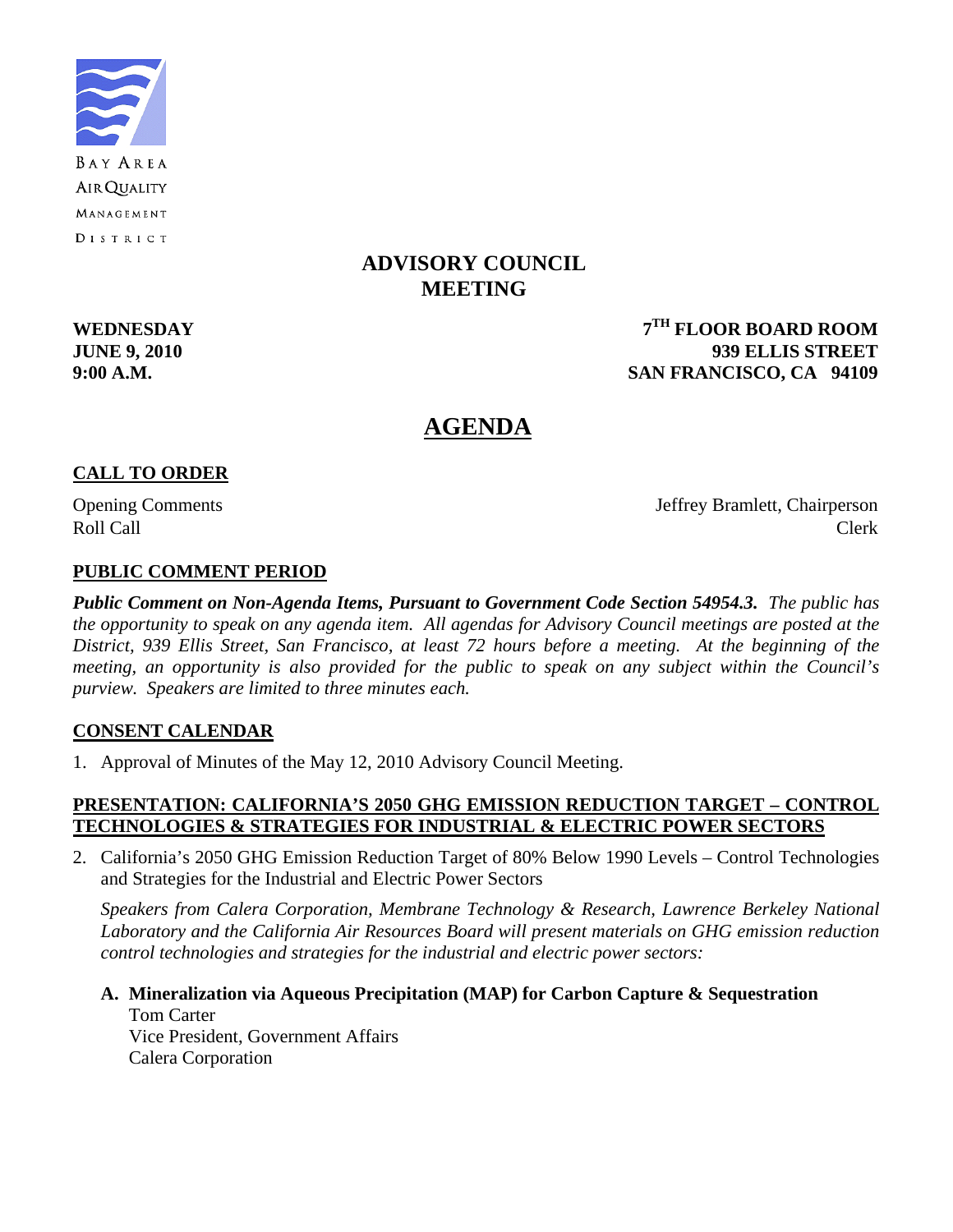- **B. Membrane Technology for Carbon Capture**  Tim Merkel, PhD. Director of Research and Development Membrane Technology & Research
- **C. Geologic Carbon Sequestration**

Dr. John Beyer Staff Scientist, Geophysics Department, Earth Sciences Division Lawrence Berkeley National Laboratory

**D. California Air Resources Board Draft Regulation for a Cap-and-Trade Program**  Jan Mazurek

Advisor for Science and Technology Policy Air Resources Board

## **PANEL DISCUSSION**

3. Industrial and Electric Power Sectors GHG Emission Reduction Technologies and Strategies for California and the Bay Area

*The speakers will convene as a panel for a discussion with the Advisory Council and Air District staff on GHG emission reduction control technologies and strategies for the industrial and electric power sectors and the implications for the Air District's regulatory agenda, legislative agenda, and programs.* 

## **OTHER BUSINESS**

4. Council Member Comments/Other Business

*Council Members may make a brief announcement, provide a reference to staff about factual information, or ask questions about subsequent meetings.* 

5. Time and Place of Next Meeting

 *9:00 a.m., Wednesday, July 14, 2010, 939 Ellis Street, San Francisco, CA 94109.* 

6. Adjournment

# **CONTACT EXECUTIVE OFFICE - 939 ELLIS STREET SF, CA 94109 (415) 749-5130**

**FAX: (415) 928-8560 BAAQMD homepage: [www.baaqmd.gov](http://www.baaqmd.gov/)**

- To submit written comments on an agenda item in advance of the meeting.
- To request, in advance of the meeting, to be placed on the list to testify on an agenda item.
- To request special accommodations for those persons with disabilities notification to the Clerk's Office should be given in a timely manner, so that arrangements can be made accordingly.
- Any writing relating to an open session item on this Agenda that is distributed to all, or a majority of all, members of the body to which this Agenda relates shall be made available at the District's offices at 939 Ellis Street, San Francisco, CA 94109, at the time such writing is made available to all, or a majority of all, members of that body. Such writing(s) may also be posted on the District's website [\(www.baaqmd.gov\)](http://www.baaqmd.gov/) at that time.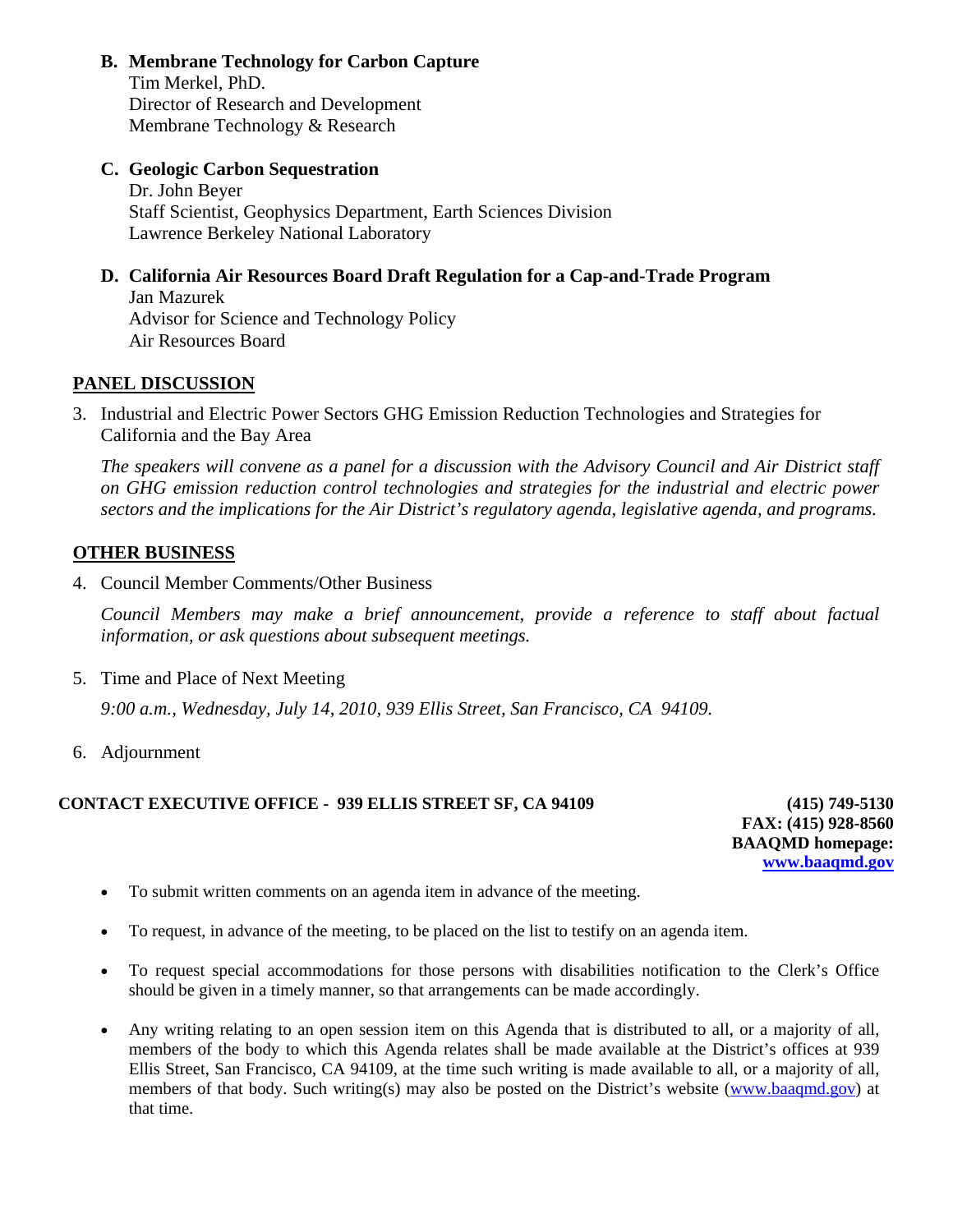# **BAY AREA AIR QUALITY MANAGEMENT DISTRICT 939 ELLIS STREET, SAN FRANCISCO, CALIFORNIA 94109 (415) 771-6000**

# **EXECUTIVE OFFICE: MONTHLY CALENDAR OF DISTRICT MEETINGS**

# **JUNE 2010**

| <b>TYPE OF MEETING</b>                                                                                                                                 | <b>DAY</b>      | <b>DATE</b>      | <b>TIME</b>                              | <b>ROOM</b>                                                         |  |  |  |
|--------------------------------------------------------------------------------------------------------------------------------------------------------|-----------------|------------------|------------------------------------------|---------------------------------------------------------------------|--|--|--|
| <b>Advisory Council Regular Meeting</b>                                                                                                                | Wednesday       | 9                | $9:00$ a.m.                              | <b>Board Room</b>                                                   |  |  |  |
| <b>Board of Directors Public Outreach</b><br><b>Committee</b> (At the Call of the Chair)                                                               | Wednesday       | $\boldsymbol{9}$ | 9:30 a.m.                                | 4 <sup>th</sup> Floor<br><b>Conf. Room</b>                          |  |  |  |
| <b>Board of Directors Regular Meeting</b><br>(Meets $I^{st}$ & $3^{rd}$ Wednesday of each Month)                                                       | Wednesday       | 16               | 9:45 a.m.                                | <b>Board Room</b>                                                   |  |  |  |
| <b>Board of Directors Budget Hearing</b><br>(At the Call of the Chair)                                                                                 | Wednesday       | 16               | <b>Following Board</b><br><b>Meeting</b> | <b>Board Room</b>                                                   |  |  |  |
| <b>Board of Directors Mobile Source</b><br><b>Committee</b> (Meets 4 <sup>th</sup> Thursday each Month)<br>- RESCHEDULE TO WEDNESDAY, JUNE 30,<br>2010 | <b>Thursday</b> | 24               | 9:30 a.m.                                | 4 <sup>th</sup> Floor<br><b>Conf. Room</b>                          |  |  |  |
| <b>Board of Directors Mobile Source</b><br><b>Committee</b> (Meets 4 <sup>th</sup> Thursday each Month)                                                | Wednesday       | 30               | 9:30 a.m.                                | 4 <sup>th</sup> Floor<br><b>Conf. Room</b>                          |  |  |  |
| <b>JULY 2010</b>                                                                                                                                       |                 |                  |                                          |                                                                     |  |  |  |
|                                                                                                                                                        |                 |                  |                                          |                                                                     |  |  |  |
| <b>TYPE OF MEETING</b>                                                                                                                                 | <b>DAY</b>      | <b>DATE</b>      | <b>TIME</b>                              | <b>ROOM</b>                                                         |  |  |  |
| <b>Board of Directors Regular Meeting</b><br>(Meets $Ist$ & $3rd$ Wednesday of each Month)                                                             | Wednesday       | 7                | 9:45 a.m.                                | <b>Board Room</b>                                                   |  |  |  |
| <b>Joint Policy Committee</b><br><b>Special Meeting</b>                                                                                                | Friday          | 9                | $10:00$ a.m.                             | <b>MTC Auditorium</b><br>$101 - 8^{th}$ Street<br>Oakland, CA 94607 |  |  |  |
| <b>Advisory Council Regular Meeting</b>                                                                                                                | Wednesday       | 14               | $9:00$ a.m.                              | <b>Board Room</b>                                                   |  |  |  |
| <b>Joint Policy Committee - RESCHEDULE</b><br>TO FRIDAY, JULY 9, 2010                                                                                  | Friday          | <b>16</b>        | 10:00 a.m.                               | <b>MTC Auditorium</b><br>$101 - 8^{th}$ Street<br>Oakland, CA 94607 |  |  |  |
| <b>Board of Directors Regular Meeting</b><br>(Meets $I^{st}$ & $3^{rd}$ Wednesday of each Month)                                                       | Wednesday       | 21               | 9:45 a.m.                                | <b>Board Room</b>                                                   |  |  |  |
| <b>Board of Directors Mobile Source</b><br><b>Committee</b> (Meets 4 <sup>th</sup> Thursday each Month)                                                | <b>Thursday</b> | 22               | 9:30 a.m.                                | 4 <sup>th</sup> Floor<br><b>Conf. Room</b>                          |  |  |  |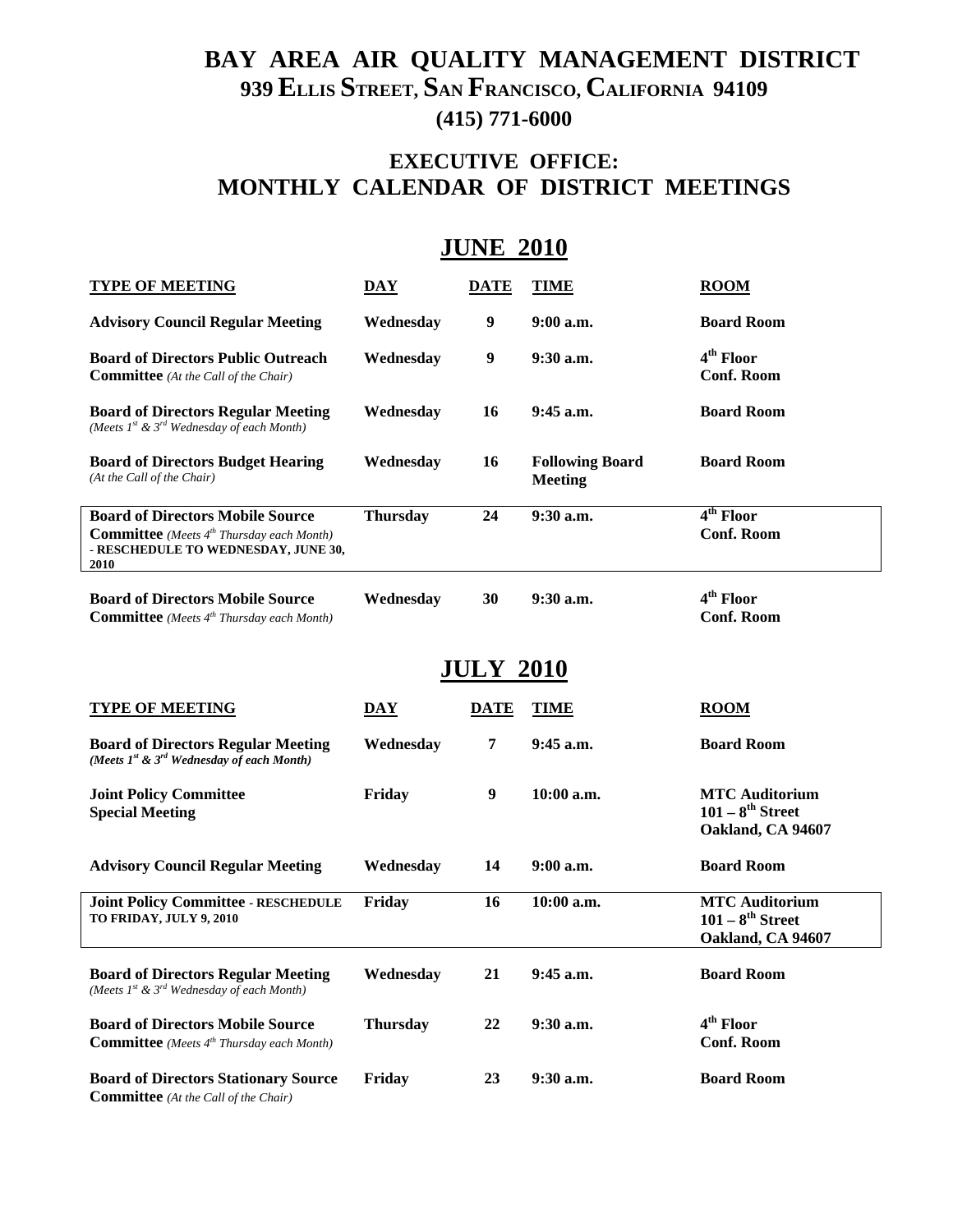# **AUGUST 2010**

| <b>TYPE OF MEETING</b>                                                                           | DAY             | <b>DATE</b> | TIME        | <b>ROOM</b>                      |
|--------------------------------------------------------------------------------------------------|-----------------|-------------|-------------|----------------------------------|
| <b>Board of Directors Regular Meeting</b><br>(Meets $I^{st}$ & $3^{rd}$ Wednesday of each Month) | Wednesday       | 4           | $9:45$ a.m. | <b>Board Room</b>                |
| <b>Board of Directors Regular Meeting</b><br>(Meets $I^{st}$ & $3^{rd}$ Wednesday of each Month) | Wednesday       | 18          | $9:45$ a.m. | <b>Board Room</b>                |
| <b>Board of Directors Mobile Source</b><br><b>Committee</b> (Meets $4^{th}$ Thursday each Month) | <b>Thursday</b> | 26          | $9:30$ a.m. | $4th$ Floor<br><b>Conf. Room</b> |

**HL – 6/3/10 (11:30 a.m.) P/Library/Forms/Calendar/Calendar/Moncal**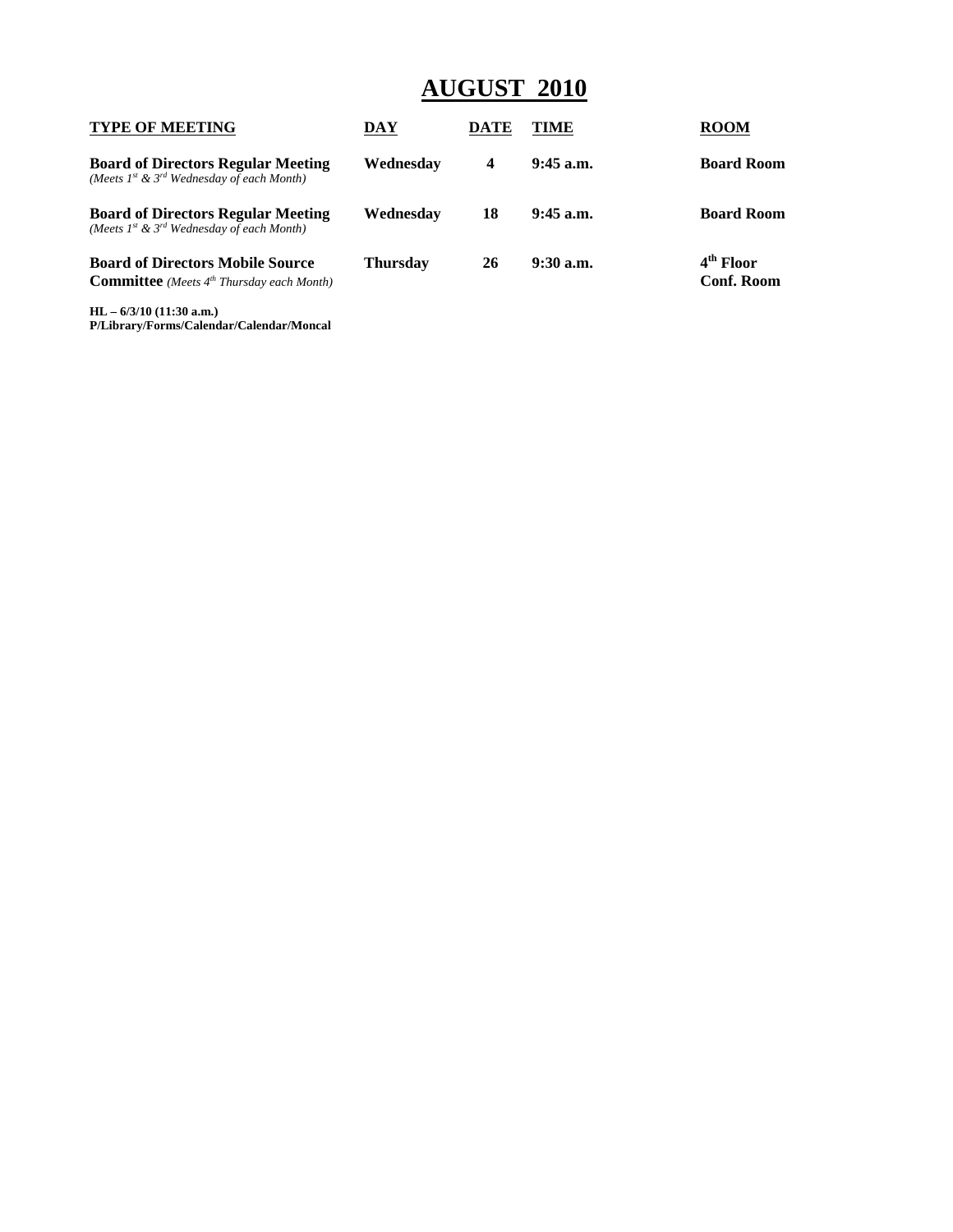# AGENDA: 1

## BAY AREA AIR QUALITY MANAGEMENT DISTRICT Memorandum

- To: Chairperson Bramlett and Members of the Advisory Council
- From: Jack P. Broadbent Executive Officer/APCO
- Date: May 26, 2010

Re: Advisory Council's Draft Meeting Minutes of May 12, 2010

### RECOMMENDED ACTION

Approve attached draft minutes of the Regular Advisory Council's meeting of May 12, 2010.

### DISCUSSION

Attached for your review and approval are the draft minutes of the May 12, 2010 Advisory Council meeting.

Respectfully submitted,

Jack P. Broadbent Executive Officer/APCO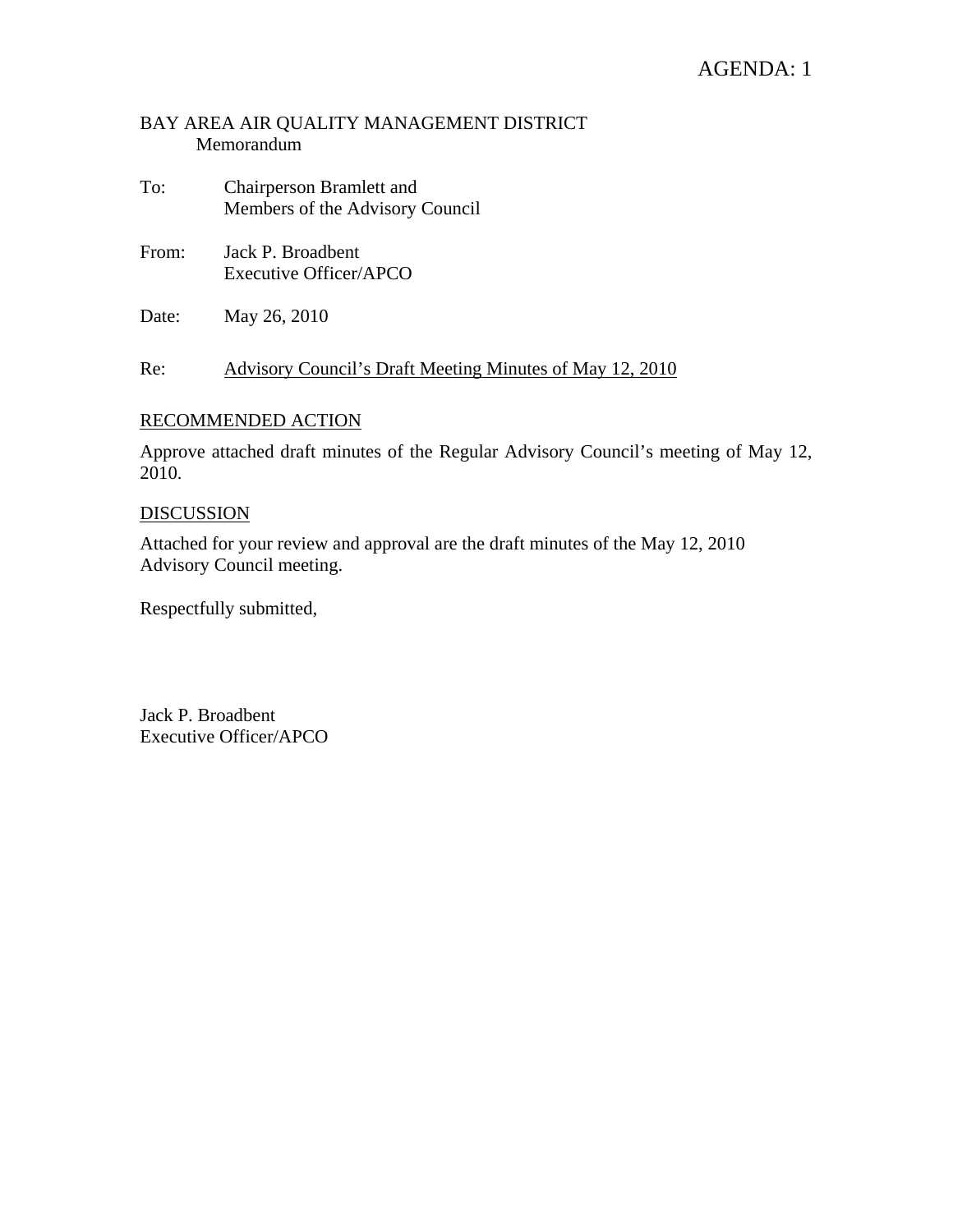AGENDA: 1

Bay Area Air Quality Management District 939 Ellis Street San Francisco, CA 94109 (415) 749-5000

## **DRAFT MINUTES**

Advisory Council Regular Meeting 9:00 a.m., Wednesday, May 12, 2010

### **CALL TO ORDER**

| <b>Opening Comment:</b>       | Chairperson Bramlett called the meeting to order at 9:00 a.m.                                                                                                                                                                                                                                                                                         |
|-------------------------------|-------------------------------------------------------------------------------------------------------------------------------------------------------------------------------------------------------------------------------------------------------------------------------------------------------------------------------------------------------|
| <b>Roll Call:</b>             | Chairperson Jeffrey Bramlett, M.S., Vice Chairperson Ken Blonski,<br>M.S.; Secretary Stan Hayes; Council Members Jennifer Bard, Louise<br>Bedsworth, Ph.D., Benjamin Bolles, Robert Bornstein, Ph.D., Harold<br>Brazil, Alexandra Desautels, John Holtzclaw, Ph.D., Gary Lucks, JD,<br>CPEA, REA I, Debbie Mytels, Michael Sandler, and Jonathan Ruel |
| Absent:                       | Council Members Robert Huang, Ph.D., Kraig Kurucz, M.S., Jennifer<br>Rosanna Lerma, P.E., Jane Martin, Dr.Ph.D., Kendall Oku, and Dorothy<br>Vura-Weis, M.D., M.P.H.                                                                                                                                                                                  |
| <b>Public Comment Period:</b> | There were no public comments.                                                                                                                                                                                                                                                                                                                        |

#### **Consent Calendar**:

#### **1. Approval of Minutes of the April 14, 2010 Advisory Council Meeting**

Dr. Holtzclaw requested amendment to page 6 of the minutes, Recommendation number 6, to read, "…on carbon capture."

**Advisory Council Action:** Member Holtzclaw made a motion to approve the minutes of April 14, 2010, as amended; Member Hayes seconded the motion; unanimously carried without objection.

#### **DISCUSSION:**

#### **2. Continued discussion of draft report on the Advisory Council's March 10, 2010 Meeting on California's 2050 GHG emission reduction target of 80% below 1990 levels – Industrial Sector**

Chairperson Bramlett thanked Advisory Council Members and members of the working group for their efforts in refining the Draft Report.

Mr. Hayes echoed Chairperson Bramlett, and suggested the Council address the Draft Report section by section to determine further revisions and/or corrections.

Council Members discussed and considered revision to areas in the Draft Report regarding public health, regulatory policy, industrial sector impacts, impacts in low income and communities of color, cap and trade, carbon pricing, current and proposed legislation, incentivizing sustainability and performance.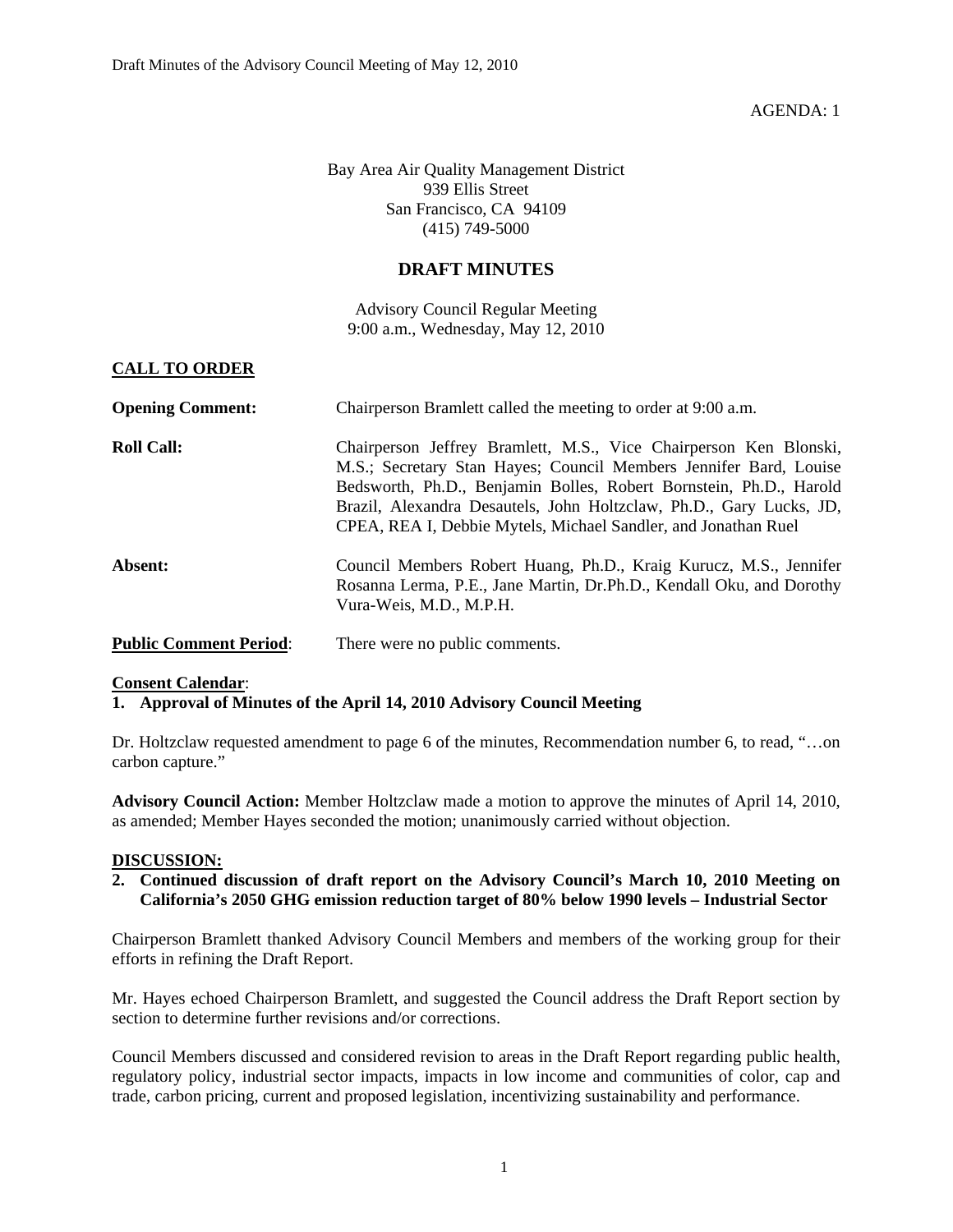After lengthy discussion and revisions made to the Draft Report during the meeting, support was received from those present to finalize the Draft Report. Direction was provided to forward the Final Report with attached Minutes from the Advisory Council meetings of April 14, 2010 and May 12, 2010 to the Board of Directors.

**Council Action:** Dr. Holtclaw made a motion to approve the Final Report from the March 10, 2010 Advisory Council Meeting on California's 2050 GHG Emission Reduction Target – Industrial Sector; Dr. Bedsworth seconded the motion; which carried unanimously without objection.

### **OTHER BUSINESS**

### **3. Council Member Comments/Other Business**

Ms. Bard referred to the current initiative to roll back AB32 and requested the Advisory Council consider adoption of a resolution to support the Clean Cars regulation, AB32 and SB 375. She spoke on the American Lung Association's efforts to visit all Bay Area cities and counties to request support of the resolution.

Deputy APCO Jean Roggenkamp responded that the Board of Directors' Legislative Committee considers and takes position on a number of bills, for recommendation to the Board of Directors. The Board of Directors has taken positions on a number of efforts to date focusing on GHG reductions and climate protection goals. She suggested the Advisory Council defer the matter to a time after the Initiative has secured the required number of signatures for qualification.

Board Chairperson, Brad Wagenknecht, thanked the Advisory Council for their significant efforts and advice in addressing the GHG emission reduction target. He stated that he has attended a number of Advisory Council presentations and believes a large portion of the Board of Directors' work plan will involve such topics. He agreed the Board's Legislative Committee receives staff briefs and considers support for, and opposition to, legislative bills, and again commended the Advisory Council for their efforts.

Chairperson Bramlett and Gary Kendall updated the Advisory Council on tentative speakers for the June 9, 2010 meeting, which will focus on geologic sequestration, safety, leakage seismicity, new technology for carbon capture using membranes, and CARB's cap and trade regulation. Staff is also attempting to secure a fourth speaker on Mineralization via Aqueous Precipitation (MAP) technology, which absorbs CO2 from power plants and turns it into construction material. Council Members reiterated the need for speakers to address questions posed of them ahead of the meeting.

- **4. Time and Place of Next Meeting** 9:00 a.m. 12:00 noon, Wednesday, June 9, 2010, 939 Ellis Street, San Francisco, CA 94109.
- **5. Adjournment:** The meeting adjourned at 11:37 a.m.

 Lisa Harper Clerk of the Boards